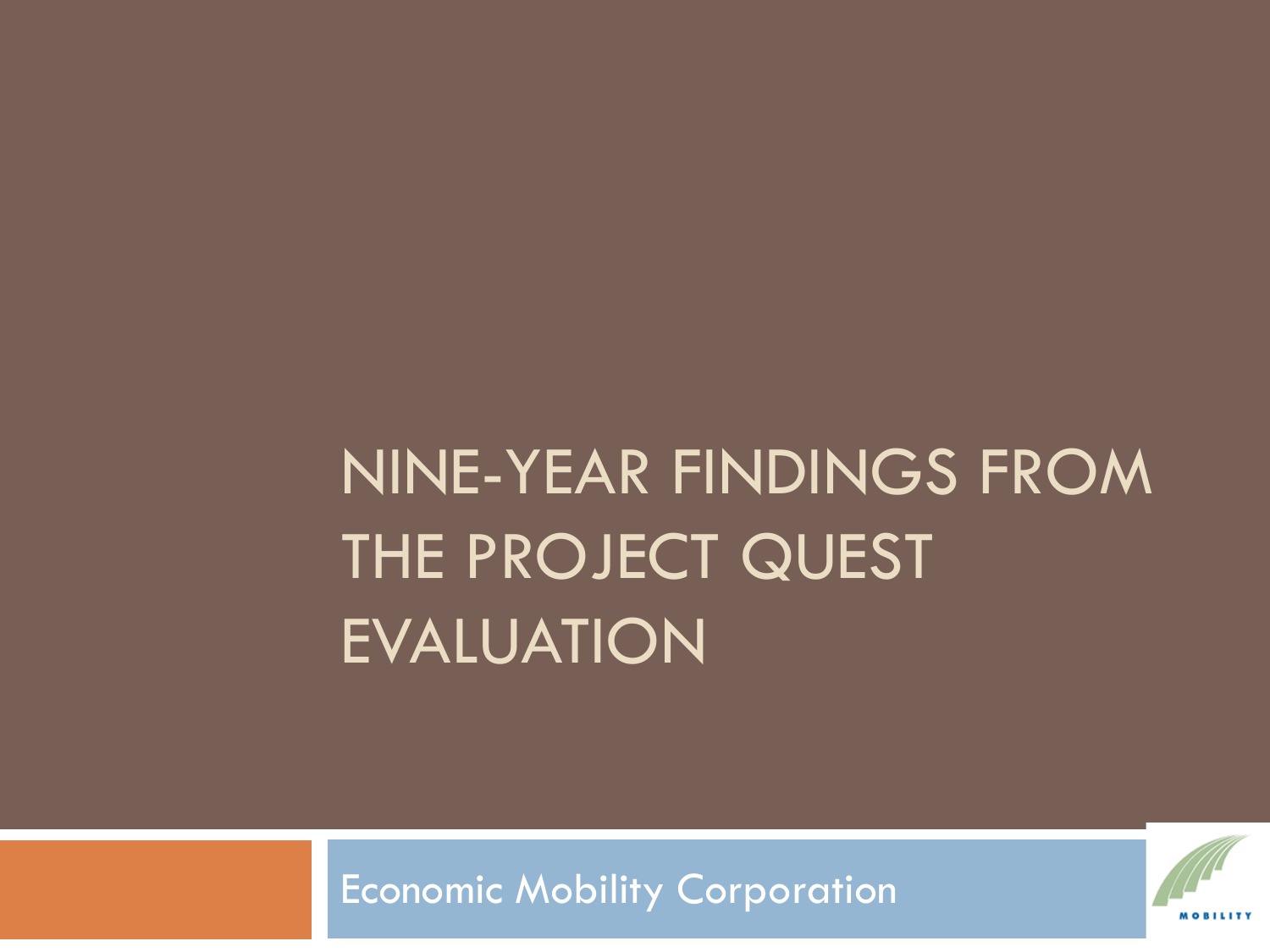# Mark Elliott

- □ President, Economic Mobility Corporation
- □ [melliott@economicmobilitycorp.org](mailto:melliott@economicmobilitycorp.org)
- [www.economicmobilitycorp.org](http://www.economicmobilitycorp.org/)
- [@markmobility](http://twitter.com/markmobility)
- $\Box$  (QEconMobility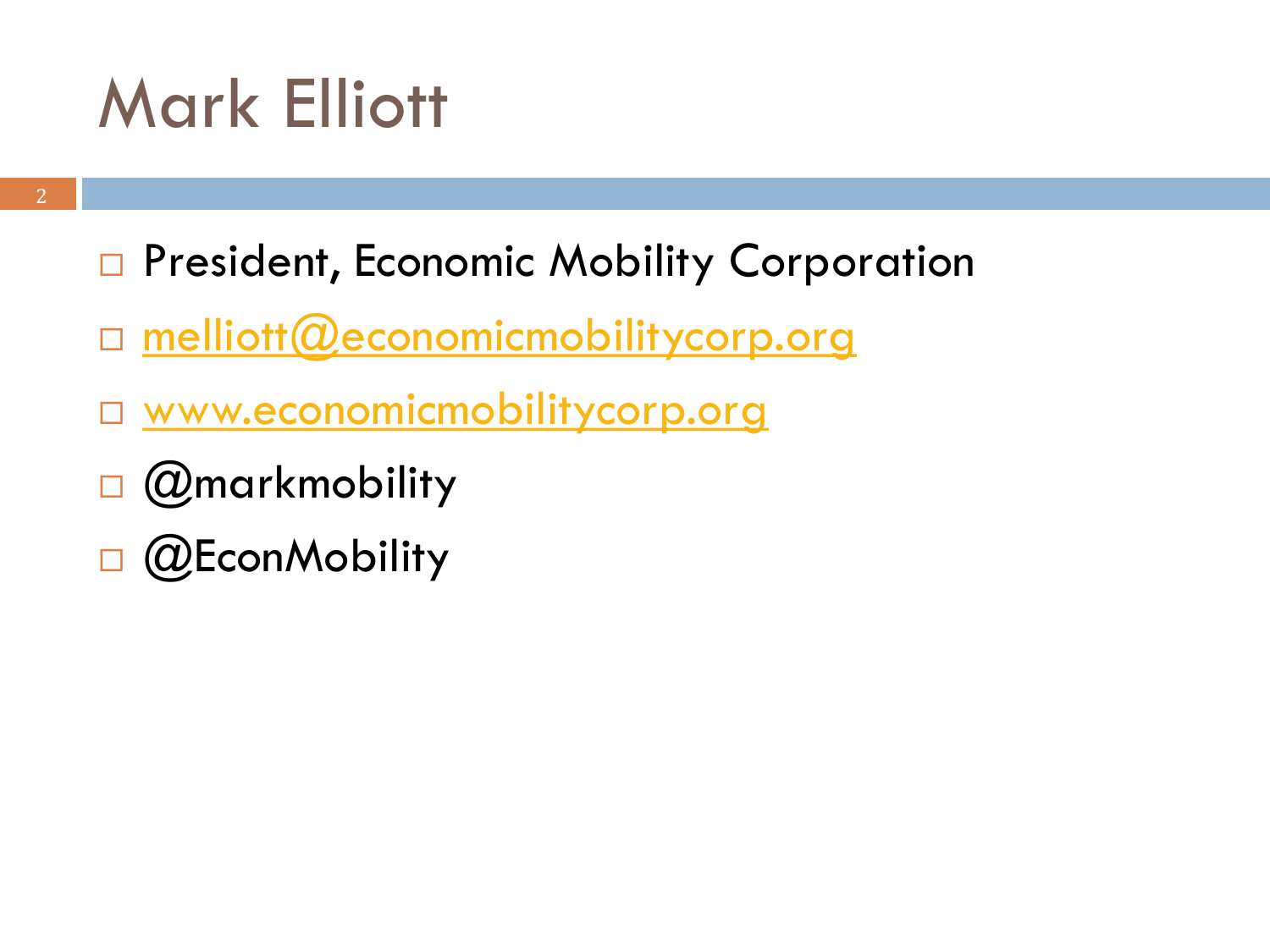## Project QUEST

- Nonprofit in San Antonio, TX established in 1992
- Helps residents access skills training needed to secure wellpaying jobs while meeting employers' need for skilled workers
- QUEST services included:
	- Assistance with college enrollment (testing, program/course selection)
	- Remedial instruction to improve math and reading skills when needed
	- Financial assistance to cover tuition, books, tutoring, uniforms, licensing exam fees, and transportation
	- Support of a counselor: 1:1 and in required weekly group meetings to address personal and academic concerns
	- Job placement assistance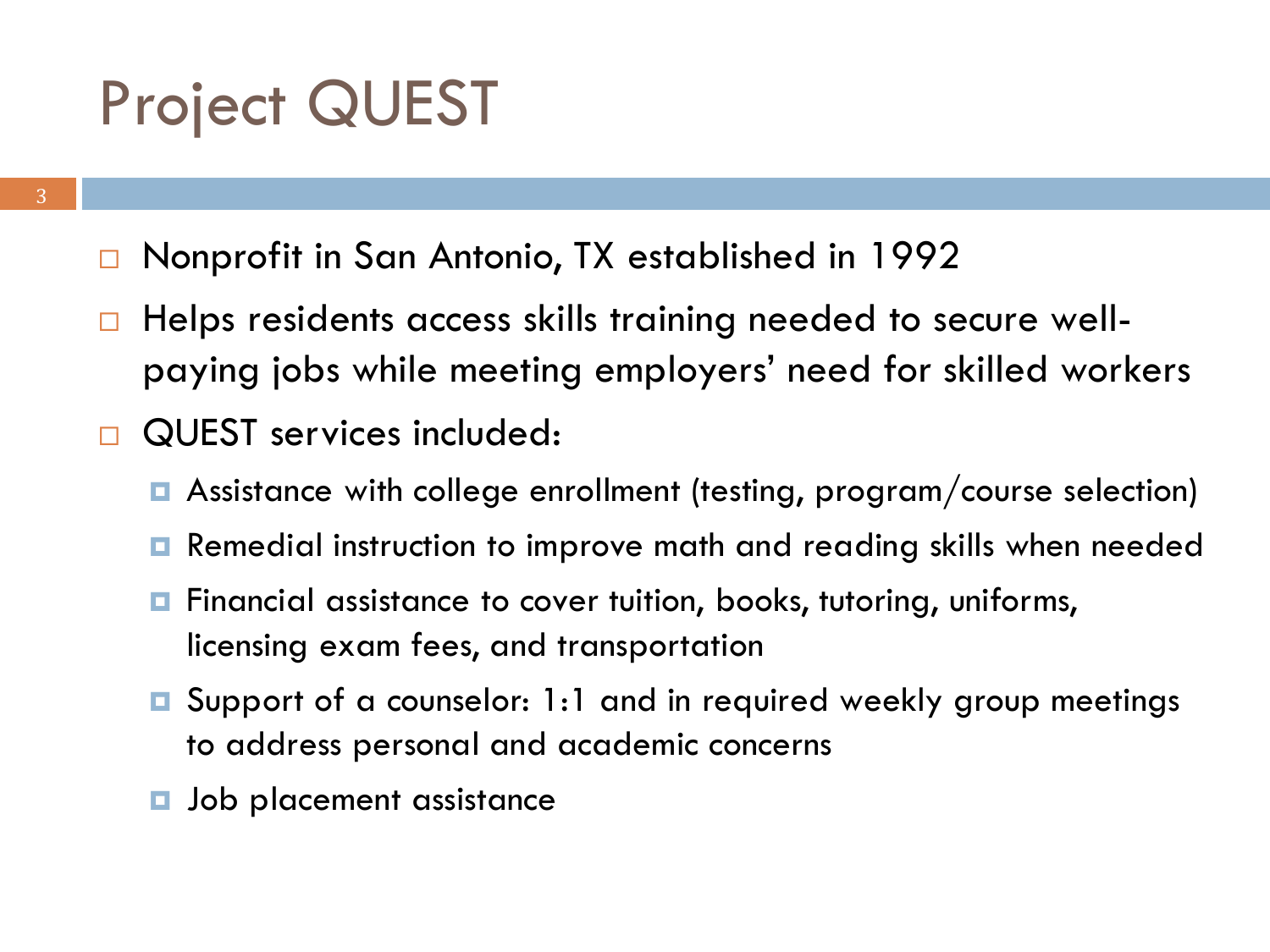## The Evaluation

- □ Randomized controlled trial design
- □ 410 enrolled between April 2006 and October 2008; 207 assigned to the treatment group, 203 to the control group
- □ Contracted with the Ray Marshall Center at the University of Texas to access and analyze administrative data records
- □ Findings based on data from the Texas Workforce Commission (TWC) on participants' quarterly earnings as reported by employers to the state for the unemployment insurance (UI) program
- □ TWC UI earnings data does not include the self-employed, independent contractors paid on a 1099, most federal government employees, those in informal work, or those who worked out of state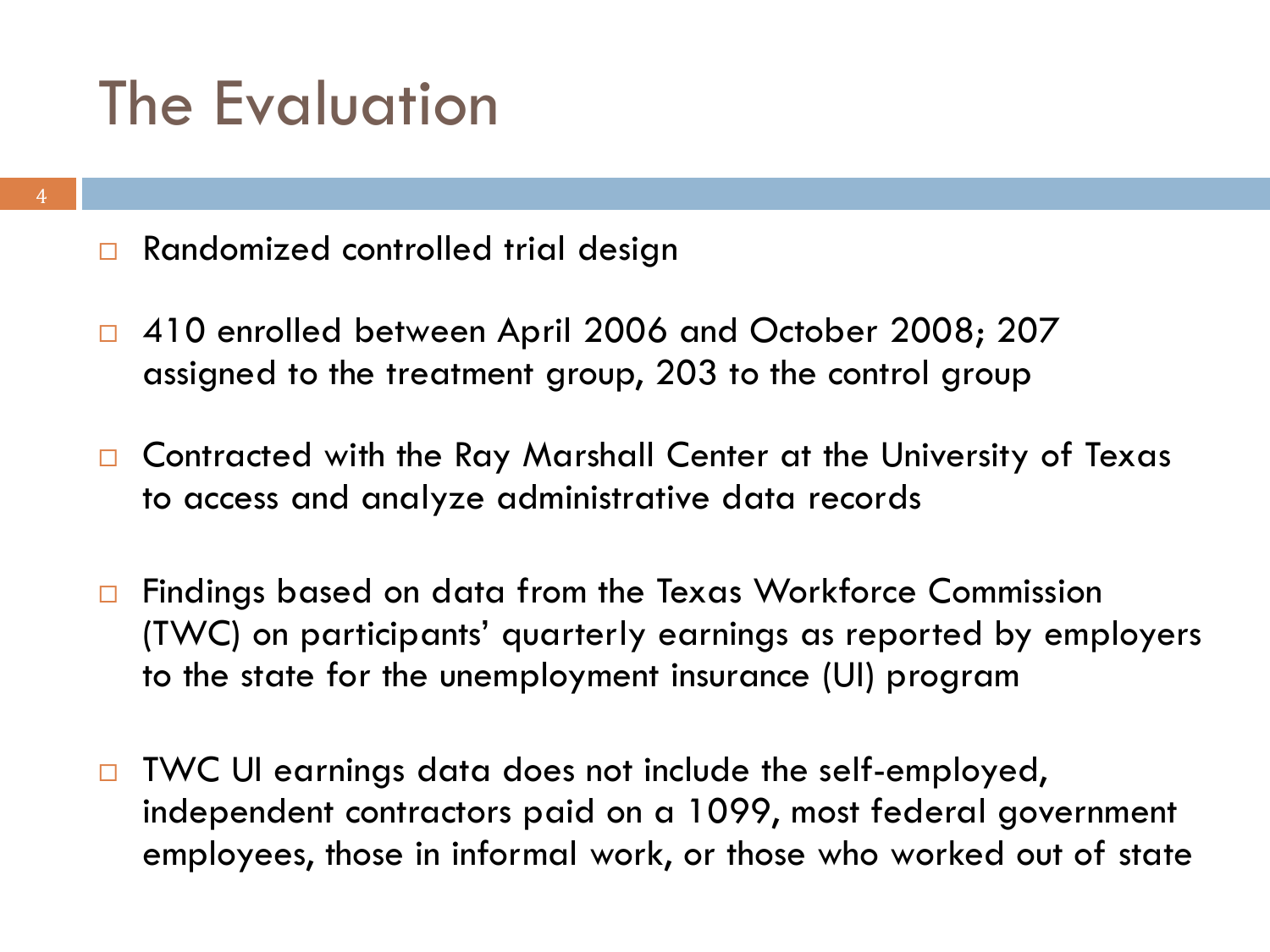# James Heckman, Economist

- 5
- American society puts its faith in public training programs to make up for 17 years of neglect. It's nuts. The success rate is even worse for convict remediation.
- □ And what's the difference between GEDs and high school graduates? [Well, GEDs are just as smart as HS graduates.] But they lack something. They're missing motivation, self-control and forwardlookingness. (2005)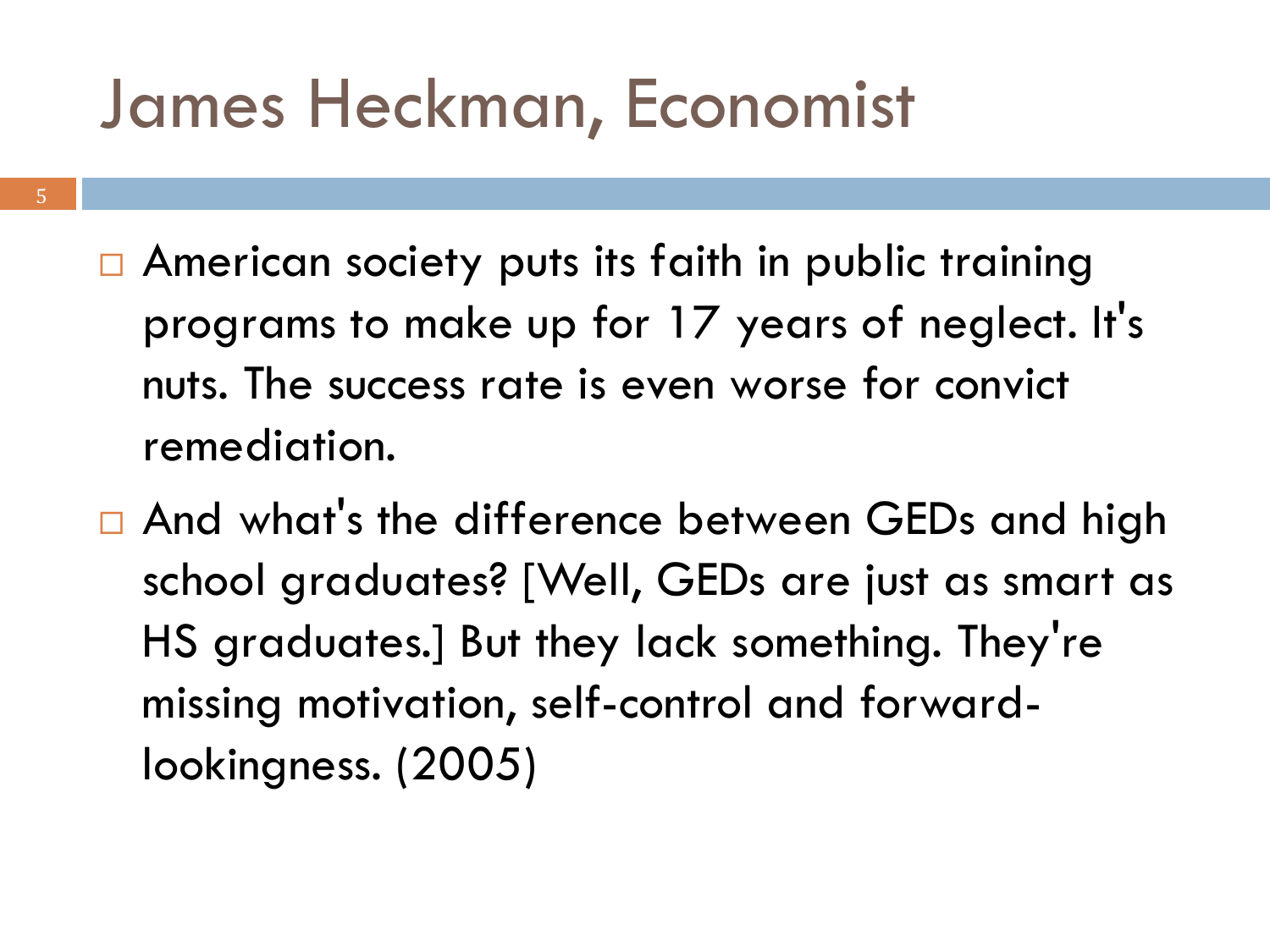### Federal WIA/WIOA funds have been cut nearly in half since 2000

6

\$5,141,522,143 \$4,989,081,901 \$4,124,938,992 \$3,534,600,055 \$3,390,757,848 \$3,427,395,338 \$2,877,485,758 \$2,844,967,000 \$0 \$1,000,000,000 \$2,000,000,000 \$3,000,000,000 \$4,000,000,000 \$5,000,000,000 \$6,000,000,000 2000 2002 2004 2006 2008 2010 2012 2015 Federal Workforce Innovation and Opportunity Act Funding by Year

Source: National Skills Coalition analysis at<https://www.nationalskillscoalition.org/federal-policy/federal-funding-tool>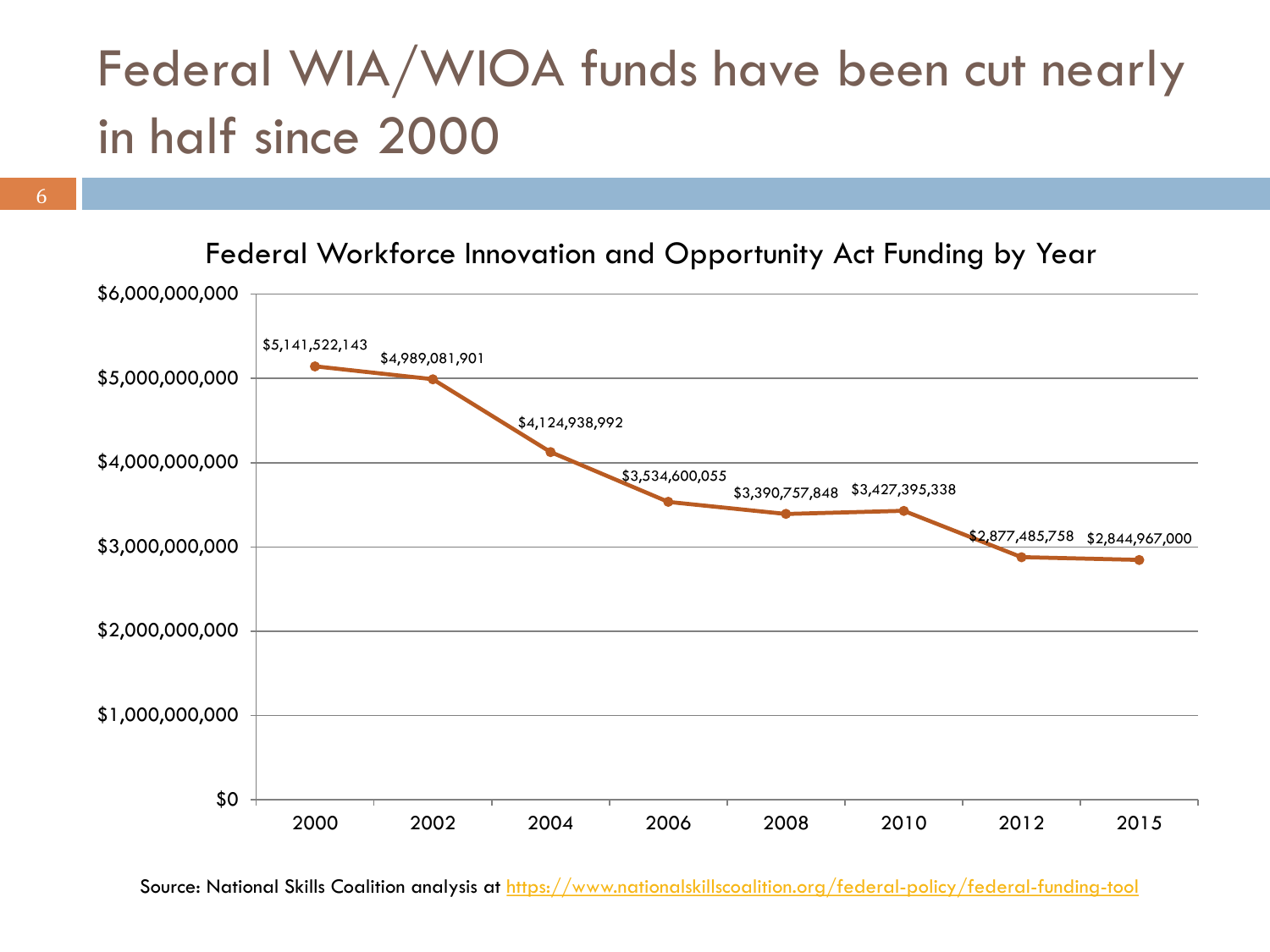### Target Population and Programs

- During the study, QUEST targeted individuals who were not attending college, including those who needed remedial math or reading instruction before enrolling and those who were ready to enroll
- □ Most students attended programs at one of two community colleges: St. Philips College and San Antonio College
- $\Box$  The study focused on individuals seeking training in the healthcare field
- $\Box$  The programs were expected to take a minimum of one to three years to complete; participants were expected to attend the career track programs full time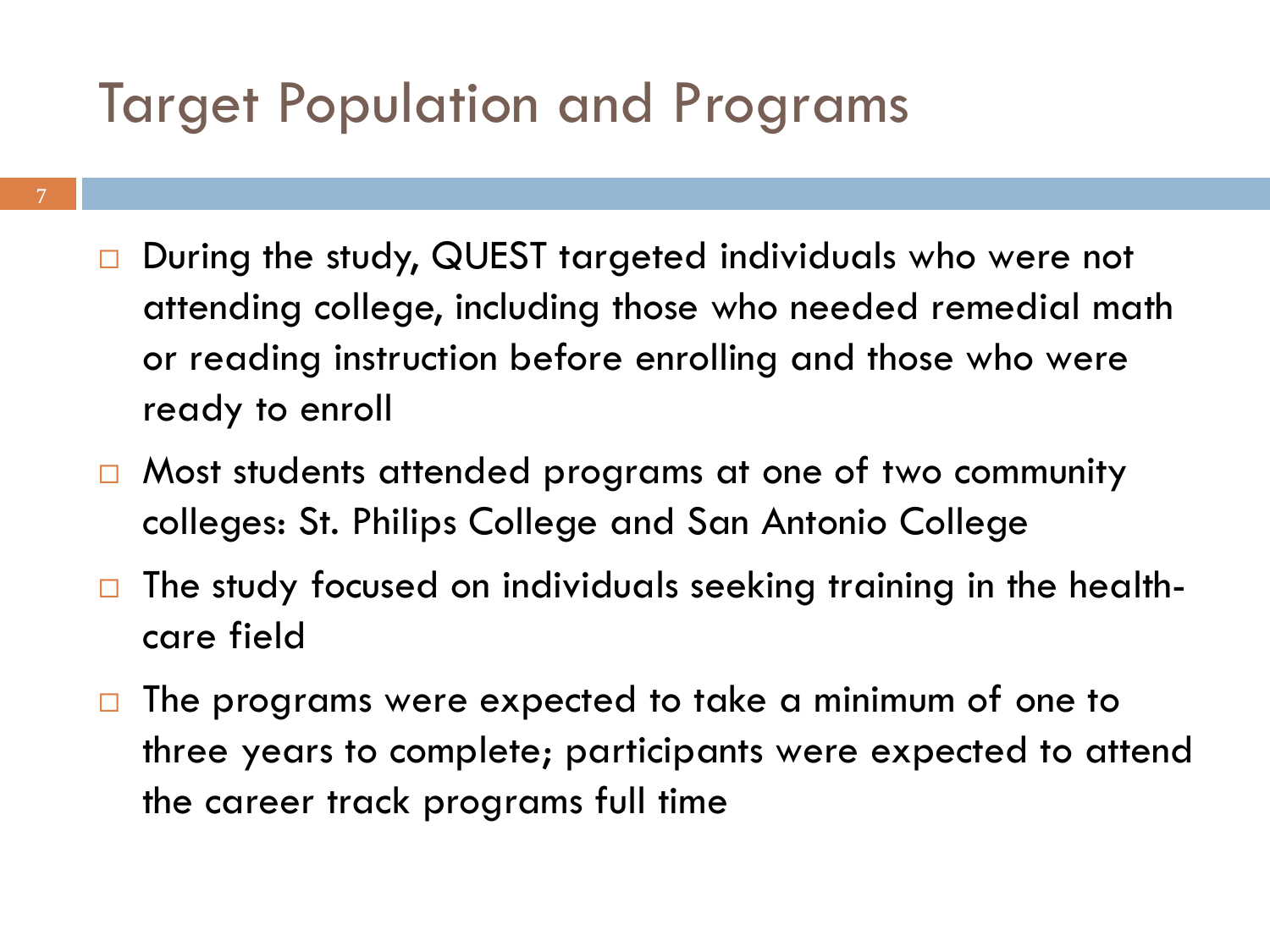Most study participants were seeking to enroll in non-degree certificate programs

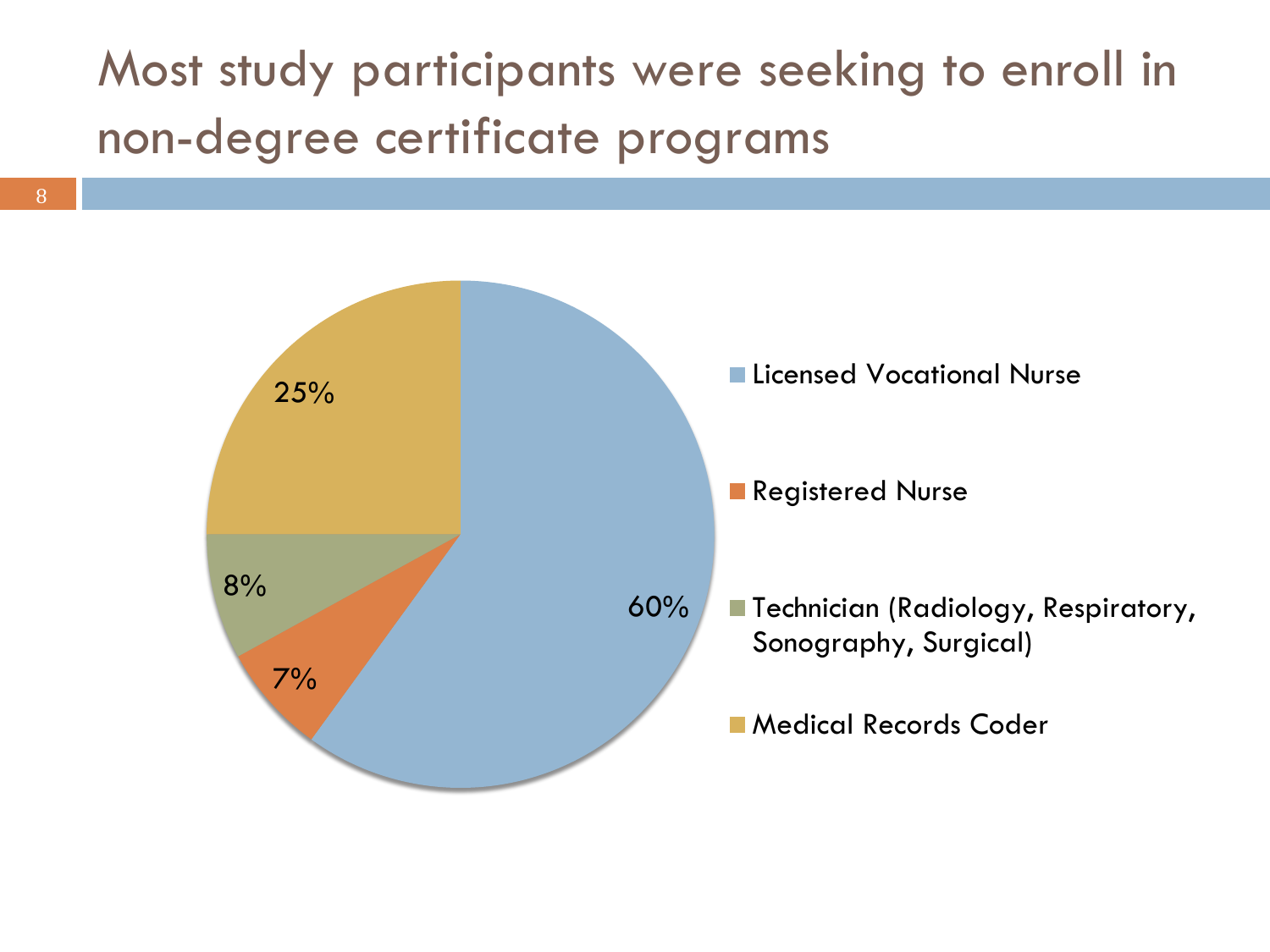#### Participants' characteristics at the time of study enrollment (N=410)

| Female                                        | 88.3%    |
|-----------------------------------------------|----------|
| Latino                                        | 74.1%    |
| <b>African American</b>                       | 13.9%    |
| White                                         | 9.5%     |
| Average age                                   | 30       |
| Had any children under age 18                 | 71.2%    |
| Married                                       | 27.6%    |
| Had a GED                                     | $25.1\%$ |
| Graduated from high school                    | 70.2%    |
| Had a college degree                          | 4.6%     |
| Ever attended college but did not earn degree | 44.9%    |
| Employed at any time in past year             | 84.4%    |
| Average annual earnings in past year          | \$11,656 |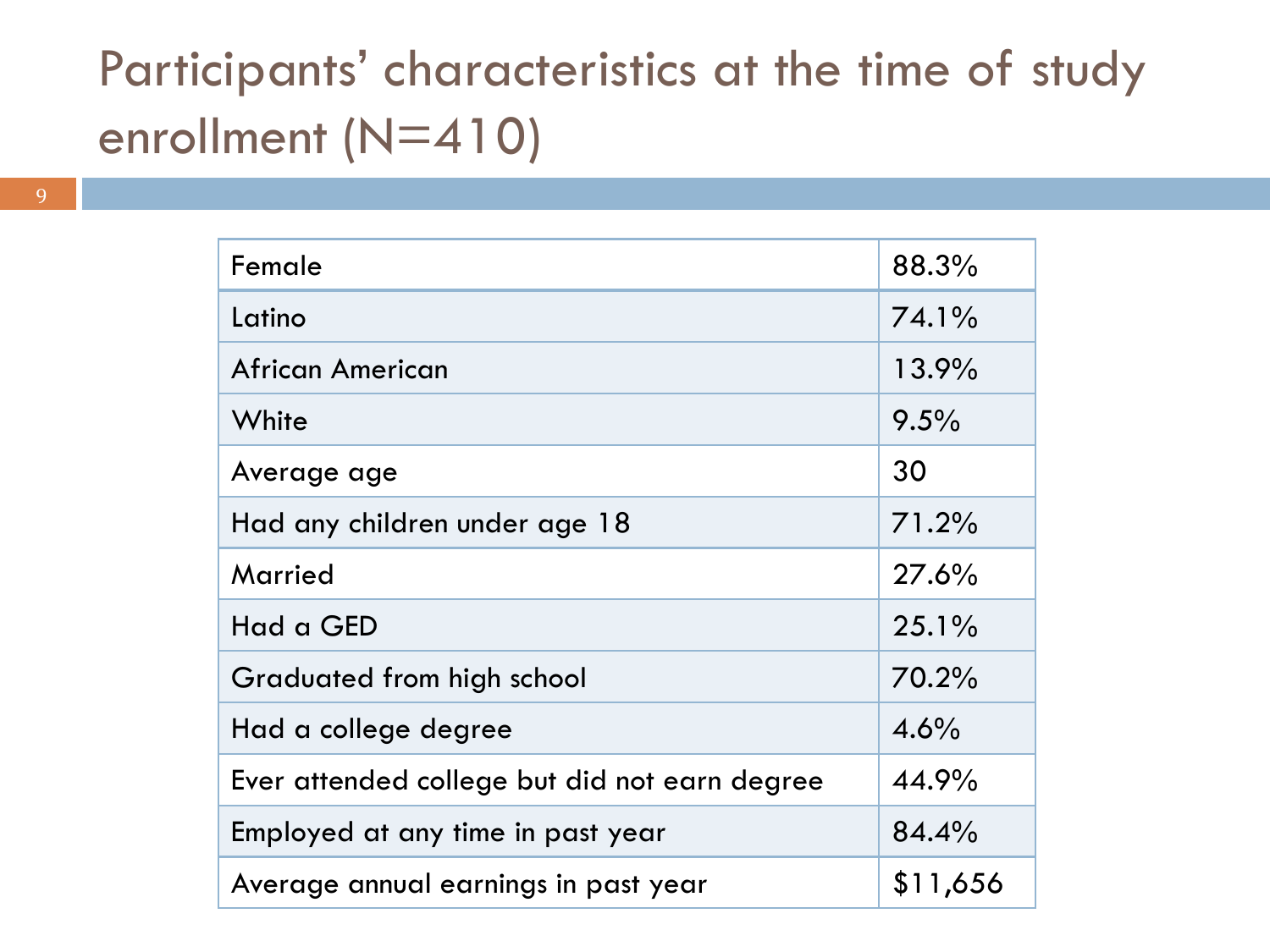## QUEST made a substantial investment in participants

10

**Project QUEST's costs averaged \$10,501 per participant**

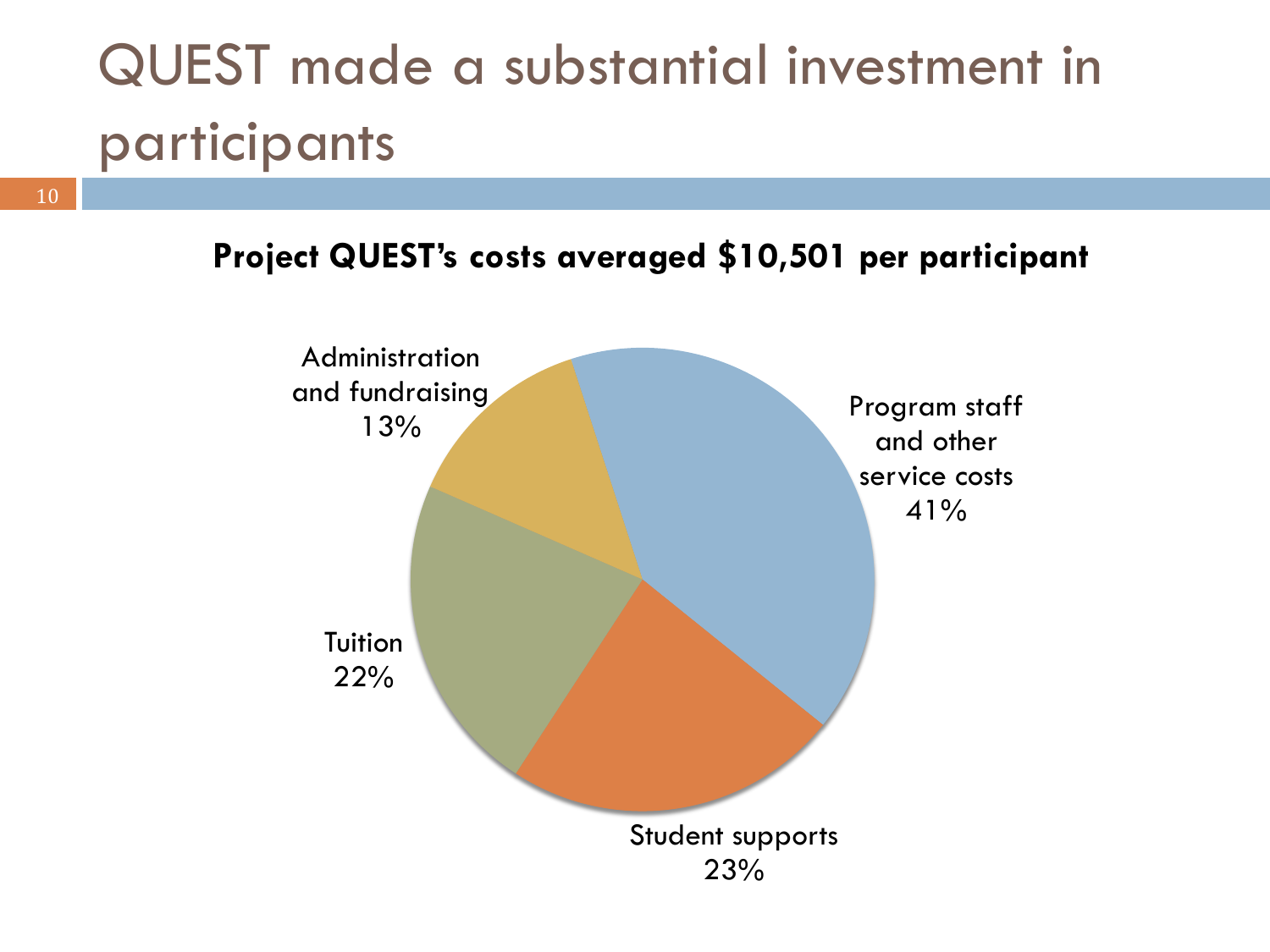#### QUEST participants continued to earn more than control group members nine years after random assignment

#### \$8,920 \$12,624 \$18,220 \$22,081 \$24,311 \$26,664 \$27,187 \$30,315  $$33,644$ \$10,721 \$14,993 \$16,340 \$18,156 \$20,331 \$21,974 \$25,011  $$27,363$   $$28,404$ \$0 \$4,000 \$8,000 \$12,000 \$16,000 \$20,000 \$24,000 \$28,000 \$32,000 \$36,000 Year 1<sup>\*\*</sup> Year 2<sup>\*\*</sup> Year 3 Year 4<sup>\*\*</sup> Year 5<sup>\*\*</sup> Year 6<sup>\*\*</sup> Year 7 Year 8 Year 9<sup>\*\*</sup>  $\rightarrow$  QUEST group  $\rightarrow$  Control group

**Average annual earnings**

Earnings are reported in current dollars. Significance levels: \*\*\*p<.01, \*\*p<.05, \*p<.10

11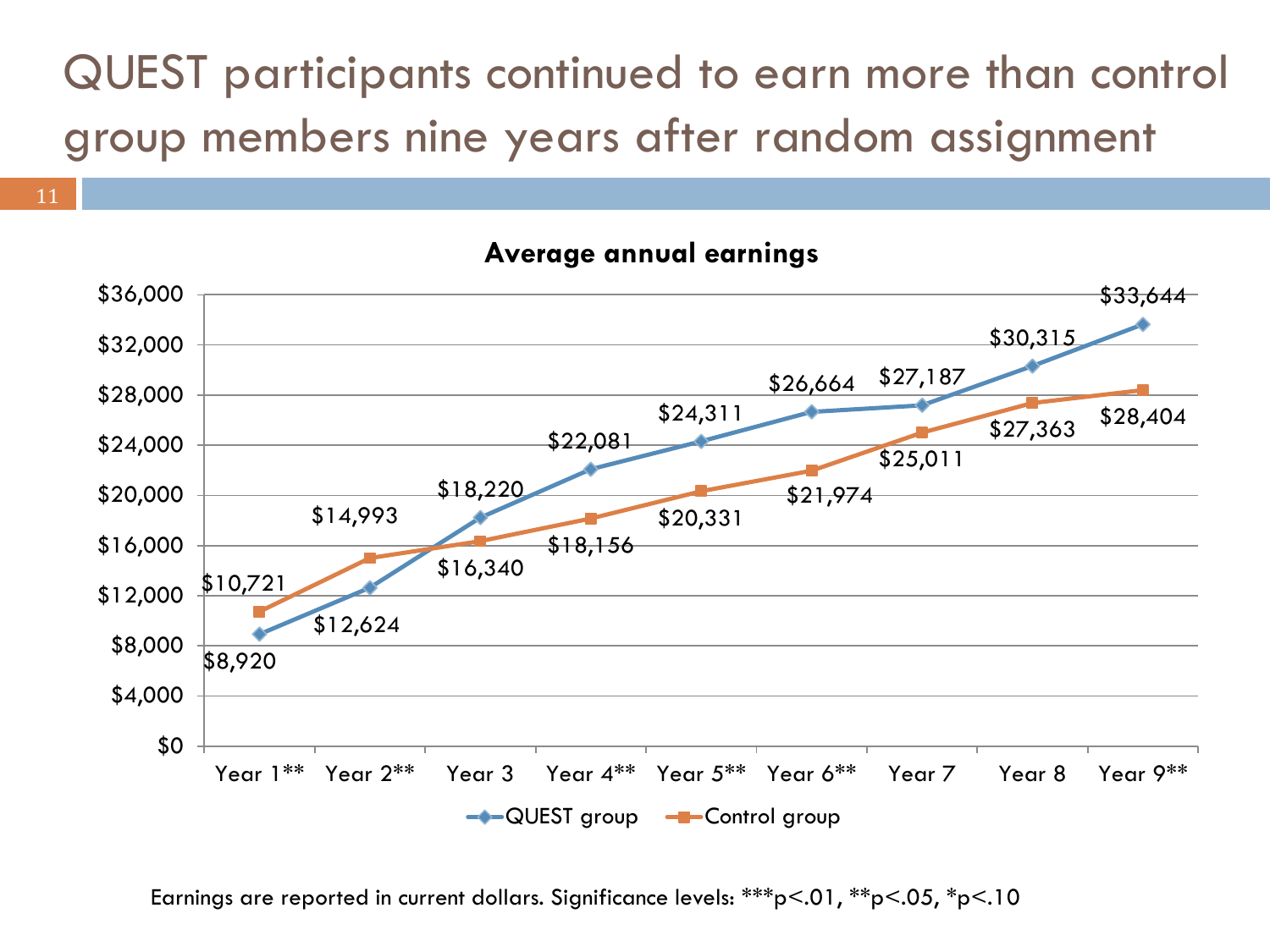#### QUEST's impact grew to \$5,239 in year nine-a difference that was statistically significant and the largest of any year



Project QUEST's impact on average annual earnings (N=410)

Earnings impacts are reported in current dollars. Significance levels: \*\*\*p<.01, \*\*p<.05, \*p<.10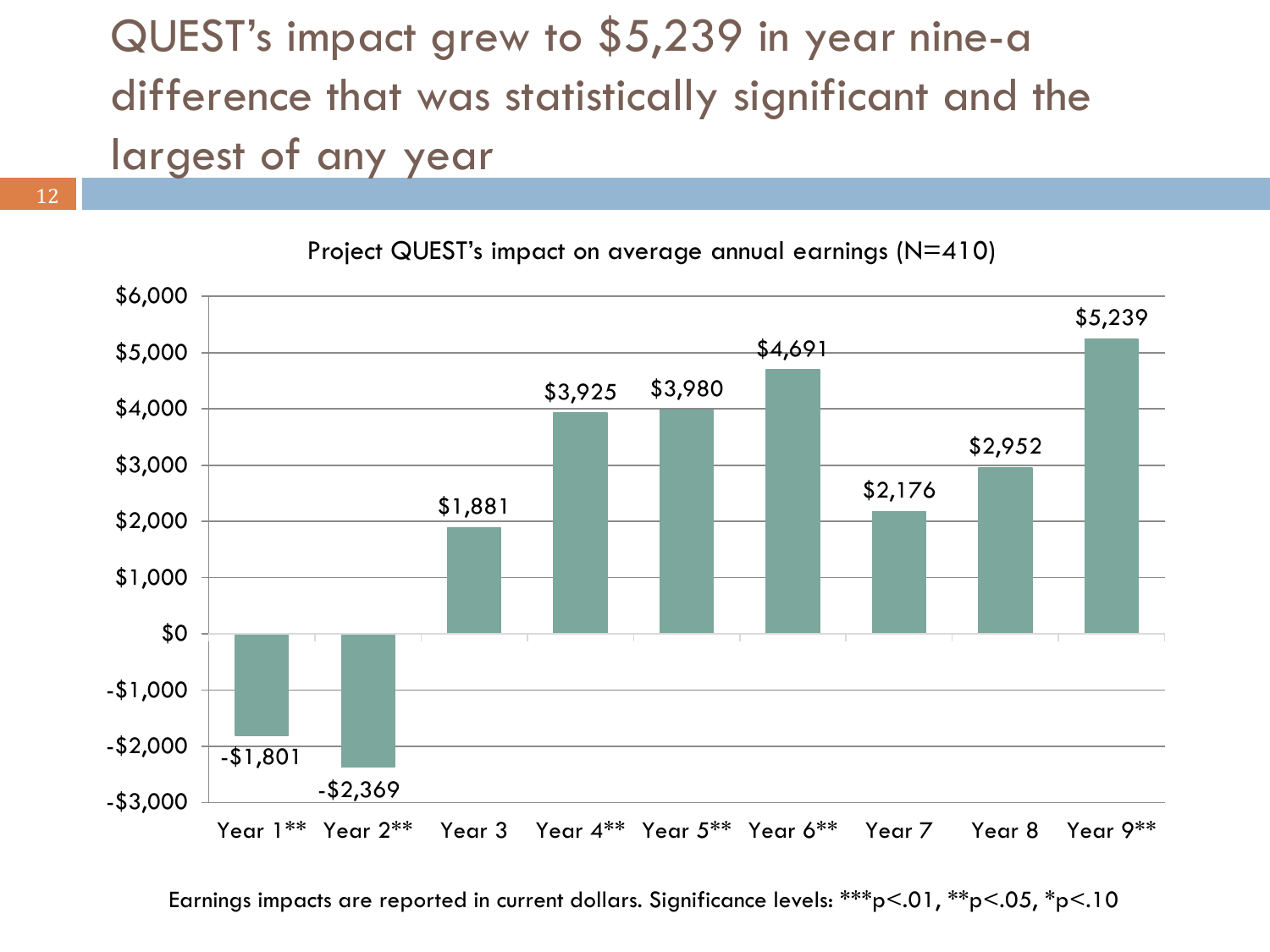#### QUEST had significantly larger impacts on the earnings of older, nontraditional-aged college students



**QUEST's impact on average annual earnings in year nine,** 

Within group significance levels: \*\*\*p<.01, \*\*p<.05

13

Between group significance levels: \*\*\*p<.01 35 to 44 and 45 to 64 vs 18 to 24, \*\*p<.05 25 to 34 vs 18 to 24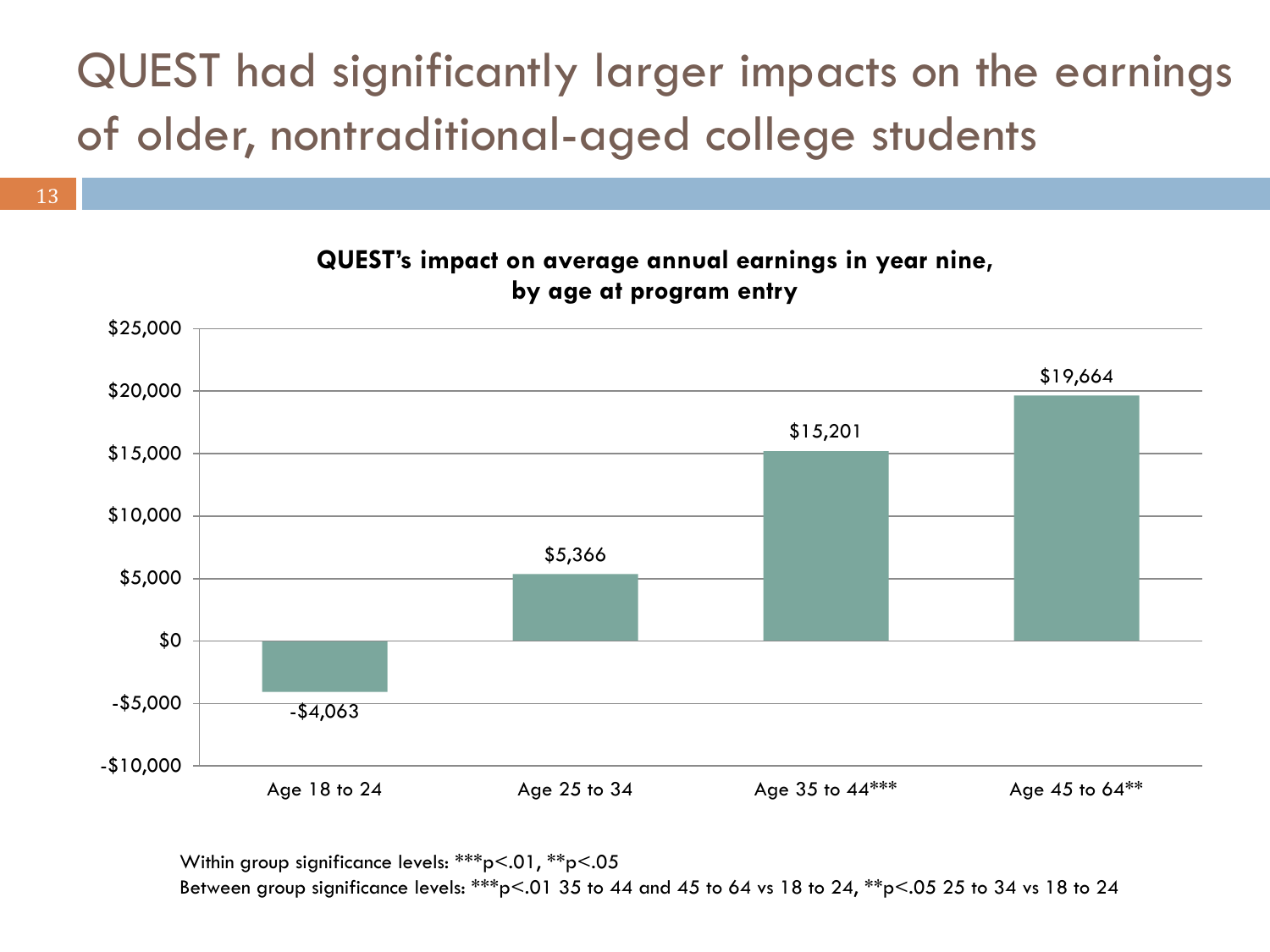QUEST's impacts on earnings were large for females and for those with either a GED or high school diploma at program entry

14





Within group difference: Females significant at  $p < .05$  Within group difference: High school significant at  $p < .05$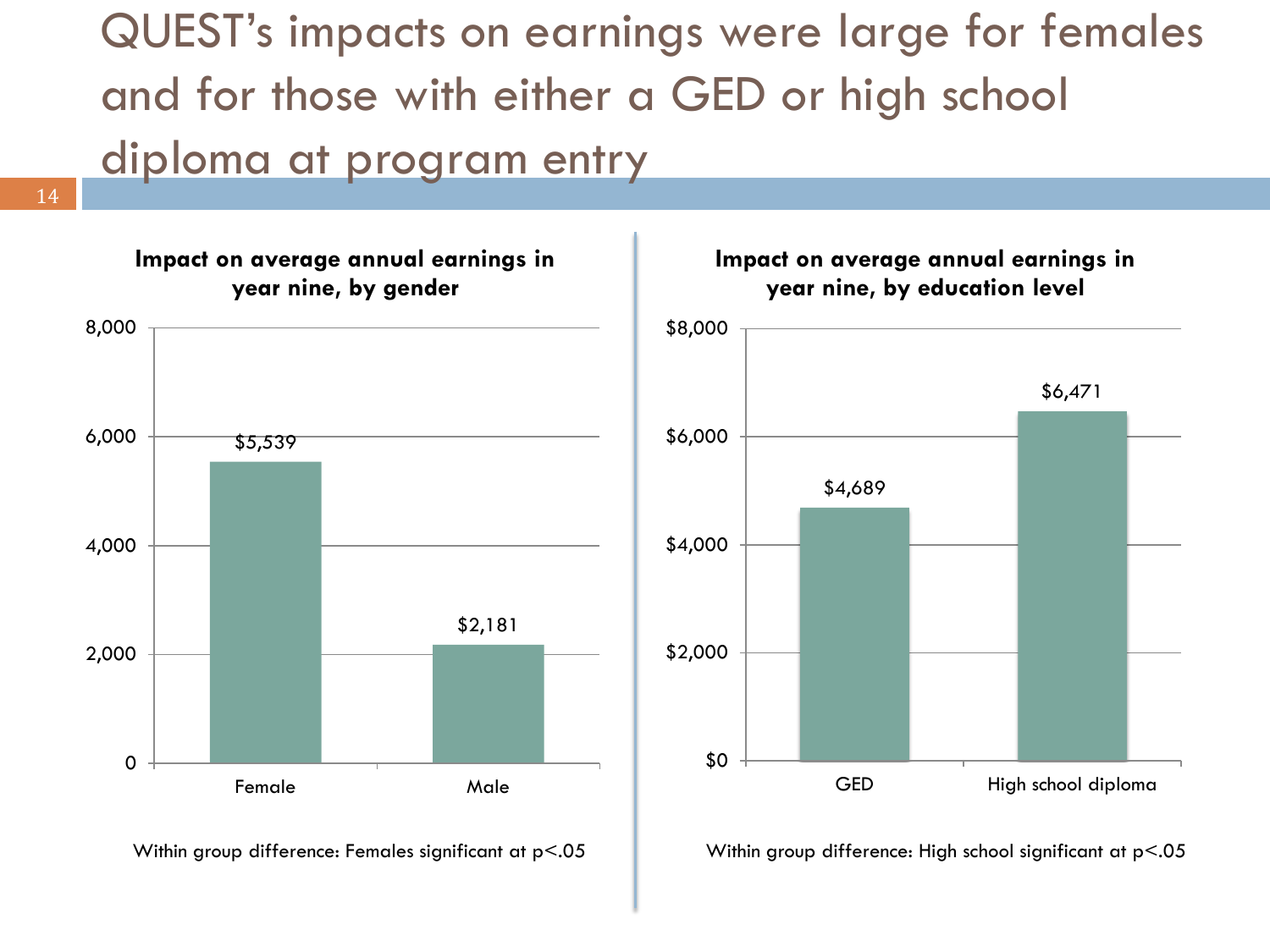Differences in earnings were larger and statistically significant for those who were never married and those who had children under age 18 at program entry



p<.05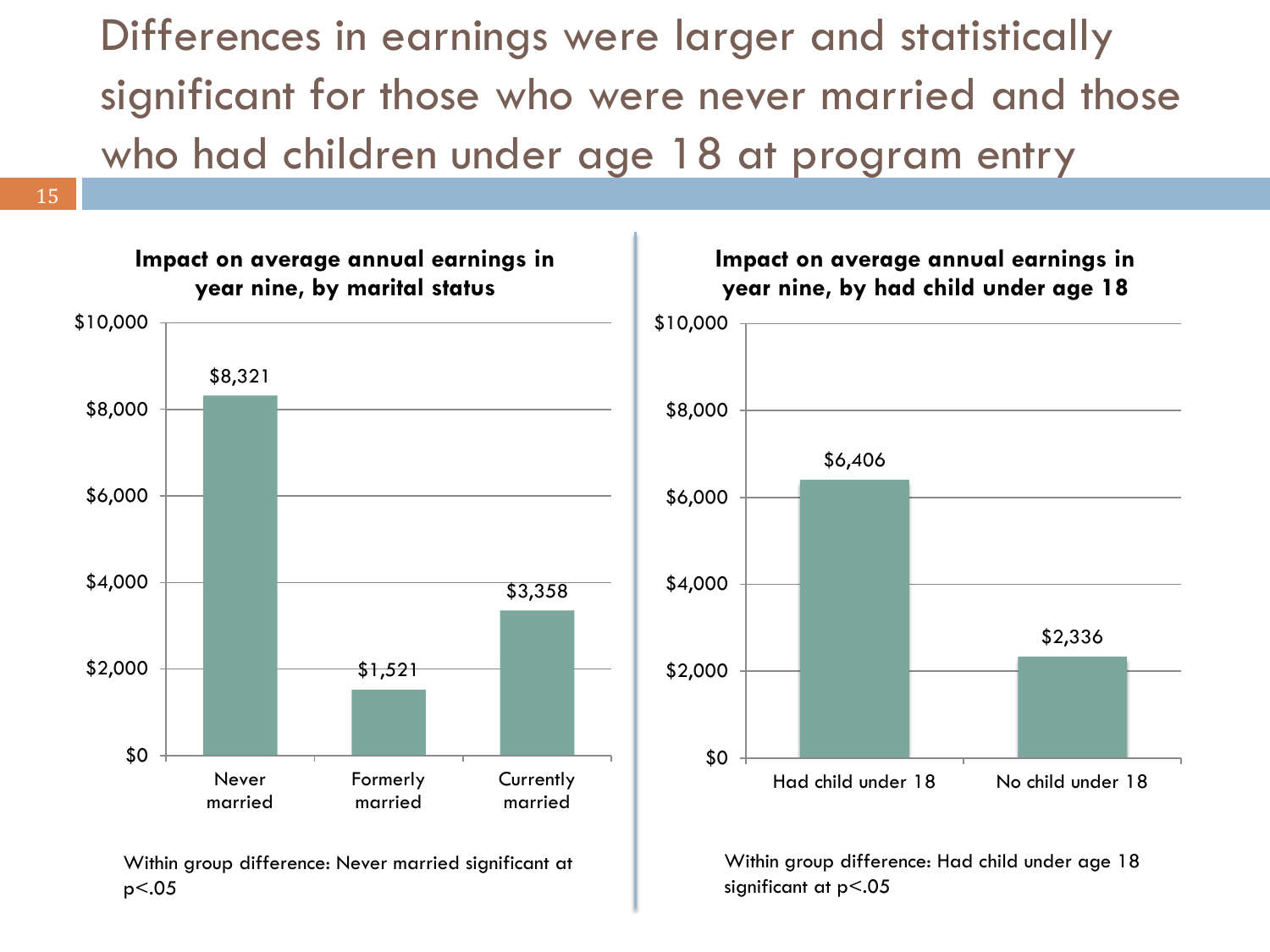#### The QUEST graduates demonstrated the largest earnings gains, propelling them out of poverty and into the middle class

16



**Average annual earnings of the Project QUEST completers (N=82)**

Earnings are reported in current dollars. The Project QUEST completers are those who earned a health-care certification while receiving support from the program.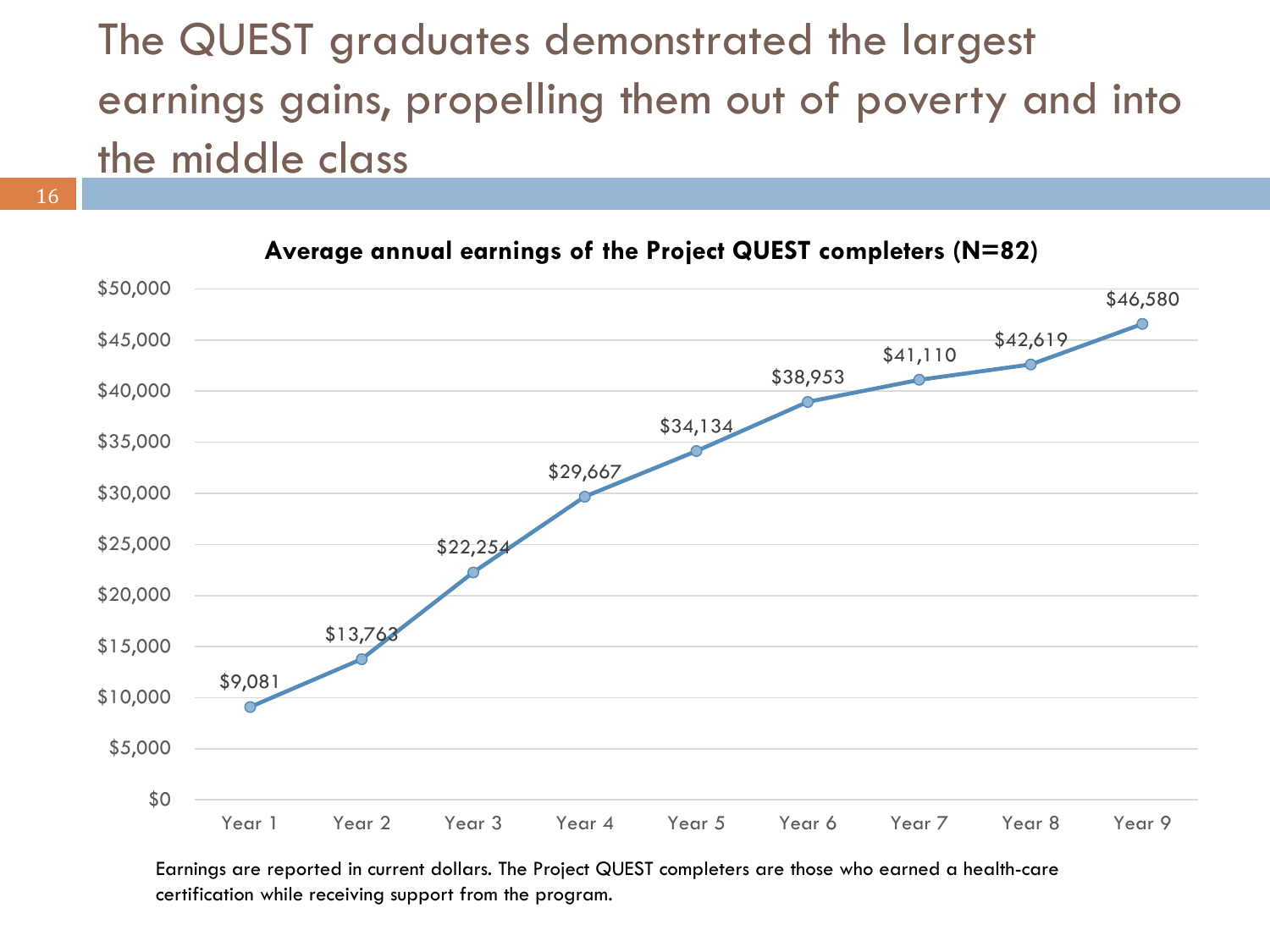### San Antonio is less costly than many cities

**Salaries required to maintain the same standard of living across cities**